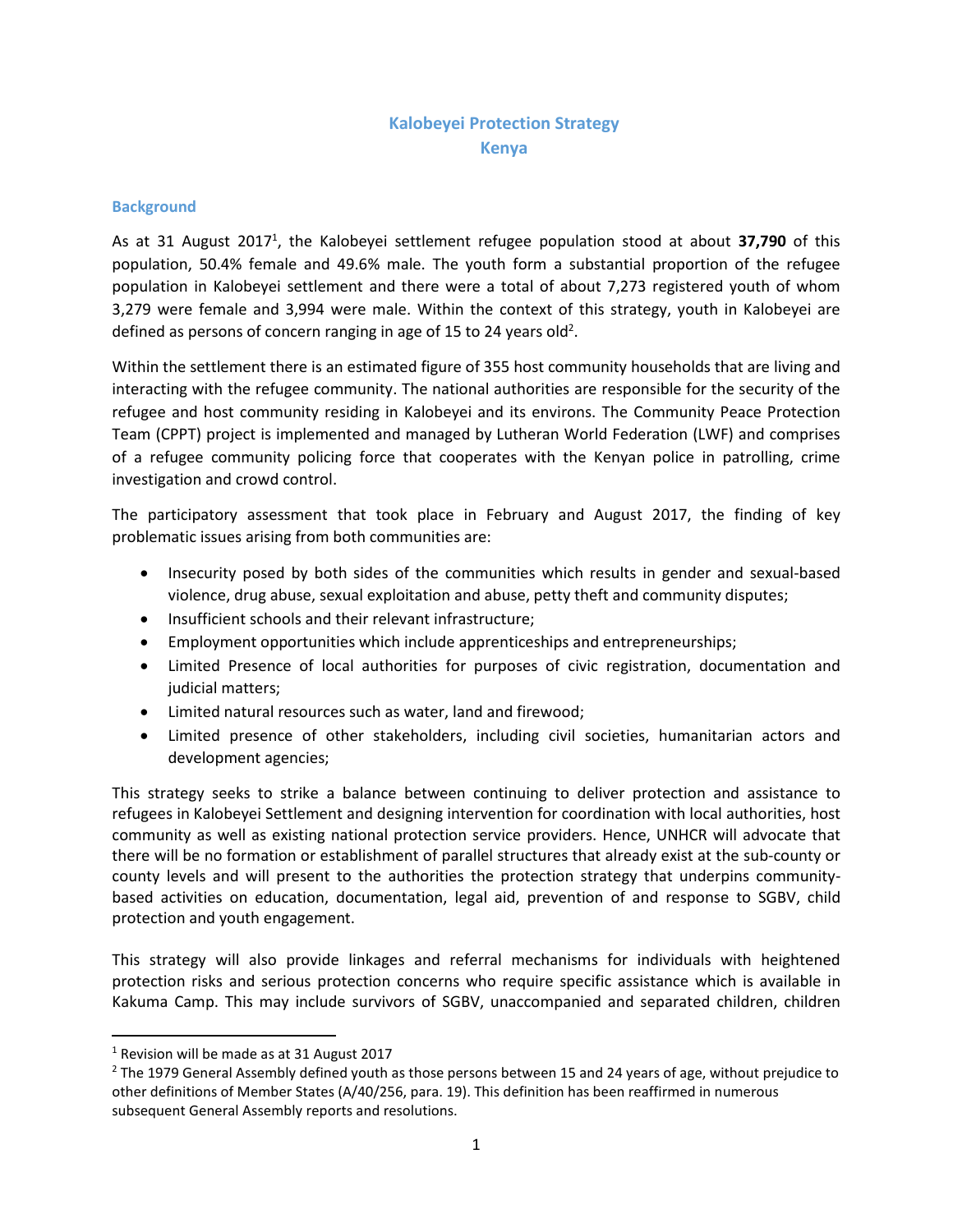with specific protection needs, and persons with disabilities. Certain elements of protection processes that do not require regular intervention such as interviews for refugee status determination, predeparture process of voluntary repatriation or interviews for resettlement will be delivered through the agencies in Kakuma camp.

## **Guiding Principles**

Protection strategy in Kalobeyei is guided by the following principles:

- **Systems approach:** Strengthening protection systems and services in line with the national legal framework for the protection of refugee and host community and designing holistic programming that address the full range of protection risks.
- **Do no Harm:** Conducting actions, procedures and programs in a way that does not put persons of concern at further risk of harm, especially as a result of unintended consequences, and does not negatively affect access to asylum or safety, the reputation of UNHCR, access to UNHCR by affected populations.
- **Inclusivity:** The strategy takes into consideration specific needs of refugee women and girls, men and boys, in particular, unaccompanied and separated children and persons with specific needs.
- **Family and Community-based Protection:** The strategy needs to understand, support and build upon existing family and community-based mechanisms that provide protection and care that refugees, particularly vulnerable persons, need.
- **Accessibility:** Protection interventions should be accessible to all asylum seekers and refugees upon arrival.
- **Equity:** protection is provided irrespective of race, nationality, gender, religious belief, political opinion and place of residence.
- **Confidentiality:** Adhering to confidentiality guidelines when UNHCR and partners work with persons with specific protection needs by ensuring that those at risk, witnesses and information sources are always protected.

### **Objective 1: More refugees benefit from community-based protection activities and initiatives.**

Community-based protection is the key approach to ensuring peaceful co-existence between not only refugees but also the host community. UNHCR and implementing partners also play a limited role in ensuring international protection standards are maintained during response or intervention activities.

The activities that will be undertaken, in coordination with Government, may include:

- Promote peaceful co-existence through Community Peace and Protection Teams (CPPT) and other peace building initiatives;
- Coordinate monthly peace initiative forums between refugee and host community to ensure peaceful coexistence;
- Develop community led alternative dispute resolution mechanisms (mediation, arbitration and negotiation) and provide training;
- Build the capacity of Government security agents, UNHCR and partner staff in terms of provision of protection;
- Expand two-way communication mechanisms including large scale information dissemination and awareness activities to address the needs and concerns of refugees;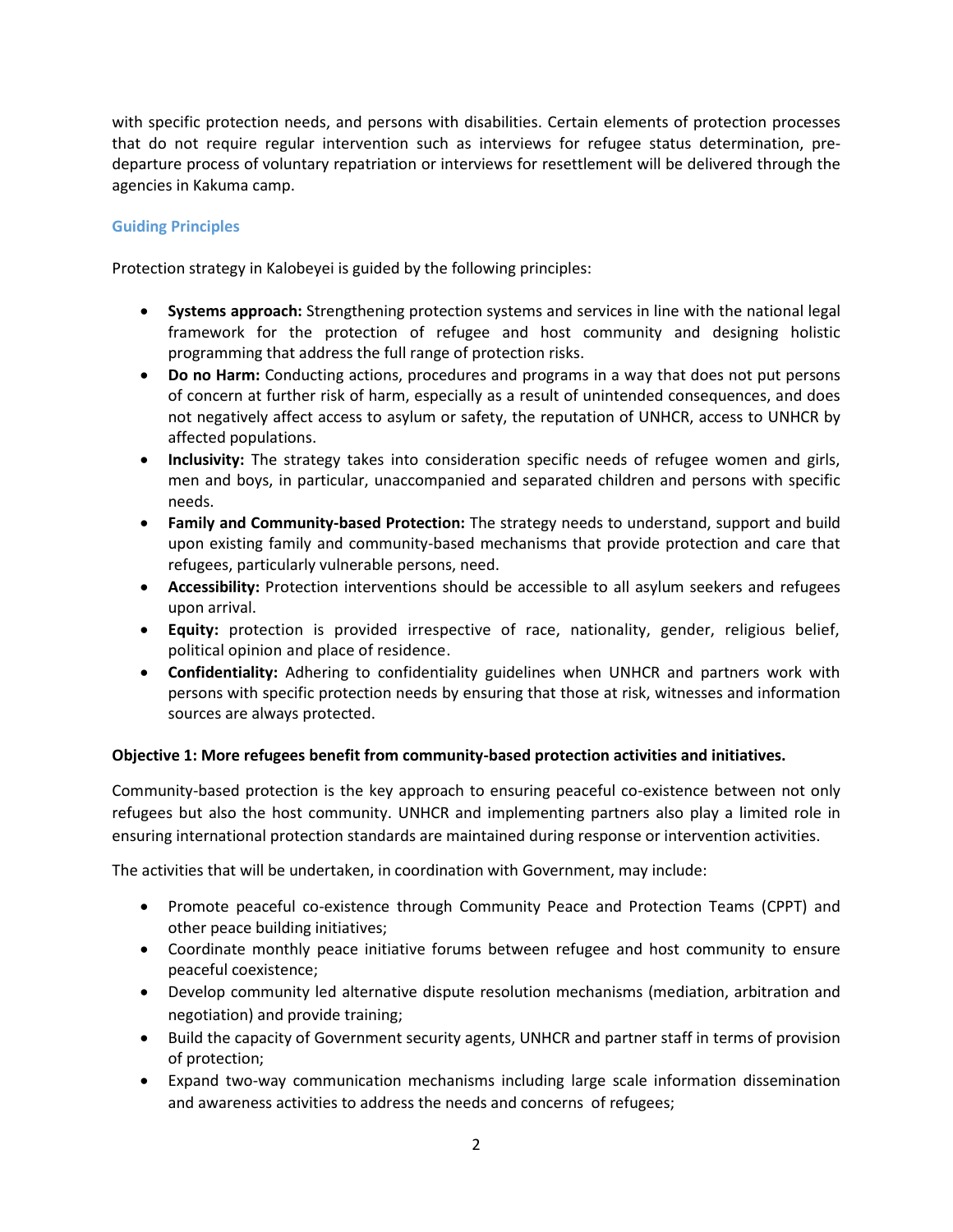- Build a community liaison volunteer center where local capacities can be enhanced and volunteerism can be promoted among the refugee population, thus enhancing self-reliance and community-based protection;
- Provide sports development opportunities to promote peaceful existence and build selfconfidence recognizing their potential.
- Maintain and strengthen complaint mechanisms to allow timely detection of incidents related to fraud and corruption through community-based initiatives

### **Specific Protection Intervention**

### **Child Protection**

25,507 of the Kalobeyei refugee population are children between the ages of 0-17 years of whom 11,977 are girls and the remaining are boys. Violence towards children remains a major concern in the settlement and majority of cases remain unreported. Girls also face specific challenges related to traditional gender roles. Boys are found to have different challenges that need to be addressed. A sustainable family/community based child protection approach will be adopted and primary caregivers empowered to access resources that promote their socio-economic well-being and meet basic family needs. In ensuring the children receive protection in line with their best interest the following activities are undertaken|: (1) Creation of children's forums (7-18 year old) to prevent armed recruitment, detention of children, prevent and respond to SGBV, early marriage, substance abuse, survival sex and child abuse. (2) Increase formal, non-formal, vocational educational opportunities. (3) Strengthen the capacity of parents, caregivers and community members at large to respond to child protection issues. (4) Increase child-friendly spaces and promote child-friendly procedures in prevention and response activities (5) Strengthen referral mechanisms for children with serious protection risks and undertake best interest assessment when necessary, and case management systems to be developed.

### **Youth**

 $\overline{a}$ 

Adolescents and youth form a substantial proportion of the refugee population in Kalobeyei Settlement and as at 31 August 2017 stands at approximately 7,300<sup>3</sup>. Within the context of this strategy, youth in Kalobeyei Settlement are defined as persons of concern ranging from the ages of 15-24 years old<sup>4</sup>. The youth have limited access to post primary education and livelihood opportunities and, the youth may not fully realize their protection. It is likely that some issues remain unreported and hence the prevalence of incidents is difficult to quantify. The concerns of the youth should be addressed through targeted and age appropriate interventions. A key focus will be to promote youth led and community based initiatives to leverage youth creativity and talent as a tool to enhance their protection and resilience. The following initiatives will be implemented and enhanced to ensure response to youth concerns (1) Increase access to secondary and tertiary education and vocational training. (2) Undertaking activities to prevent survival sex through empowerment, advocacy and awareness. (3) Empower adolescent girls and young women through peer guidance forums and develop teenage mother peer support forums (4) Reduce risks of

<sup>&</sup>lt;sup>3</sup> Kalobeyei statistics and population to be confirmed.

<sup>4</sup> The 1979 General Assembly defined youth as those persons between 15 and 24 years of age, without prejudice to other definitions of Member States (A/40/256, para.19). This definition has been re-affirmed in numerous subsequent General Assembly reports and resolutions.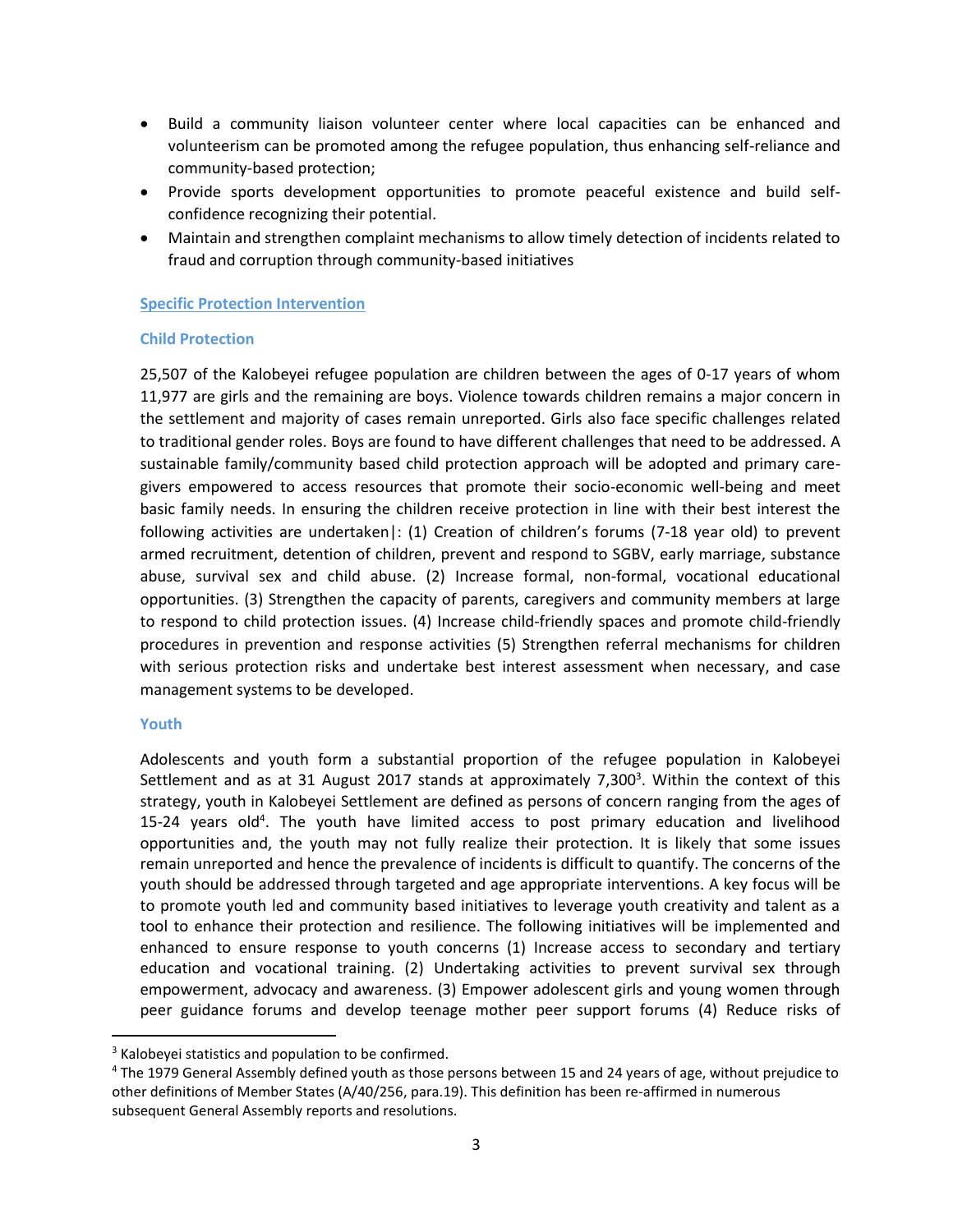recruitment by criminal and armed groups through community engagement and awareness campaigns. (5) Enhance arts and sports development activities for refugees and host community to capture youth interests. (6) Strengthen referral mechanisms for all survivors including mental health and psychosocial support to access appropriate specialized care. (6) Engage youth as peace connectors to raise awareness and prevent social tension

### **Sexual Gender Based Violence (SGBV)**

Women and girls are especially vulnerable as they are susceptible to risks due to harmful cultural practices including FGM. Boys and men are also victims of gender-based violence but less likely to report or to be identified through various mechanisms. The following initiatives will be implemented and enhanced to ensure appropriate prevention and response to SGBV; (1) promote positive attitudes towards survivors, avoid blaming them and reduce stigmatization (2) initiate community-based protection systems that prevent and respond to certain types of SGBV (3) ensure confidentiality, affordability, accessibility and safety in rendering a number of services to SGBV survivors (4) strengthen referral mechanism of SGBV survivors to services in Kakuma (5) conduct a mapping exercise of male populations at risk and design appropriate programs for male survivors. (6) Build capacity of local law enforcement and judicial authority in respect to SGBV.

#### **Education**

 $\overline{\phantom{a}}$ 

Education is a key priority activity in Kalobeyei Settlement however, there are only three primary schools (1 temporary), one temporary secondary school and a vocational training center that provides education and training to children and youth. There are 25,507 children as at 31 August 2017 and of this number, about 10,000 are of school going age<sup>5</sup>. The existing spaces for learning and teaching are grossly inadequate and more than half of school aged children are out of school. Enrolment and participation of girls and children with specific needs is constrained and there are no programs to address the needs of large number of over-age learners. In line with the 1951 Refugees Convention, Convention of the Rights of the Child and Sustainable Development Goal 4 to "ensure inclusive, equitable quality education for all" as well as KISEDP vision to pilot Government led integrated services, UNHCR and partners will support the GoK/Ministry of Education to develop long-term education services.

A large group of over age children are also in need of primary, secondary and vocational training. Education as a protection tool, can decrease harmful cultural practices and negative behaviors among the population. The initiatives to be implemented will include: (1) Increase access to formal and non-formal educational learning opportunities, particularly post-primary school level; (2) Support specific programs to build refugees/host communities young people life skills and provide them with meaningful development opportunities beyond education. (3) Advocate for alternative approaches to learning skills for adolescent and youth who did not complete primary school and/or who are either unable or unwilling to re-enter the formal education system. Modalities of delivering these programs could include open or distance learning at community or youth learning centers by improving internet connectivity in the settlement. (4) Strengthen planning, management and the direct delivery of education services from pre-primary to post-secondary education and training

 $5$  To define the school going age in Kenya and quote a section of the national education policy/act.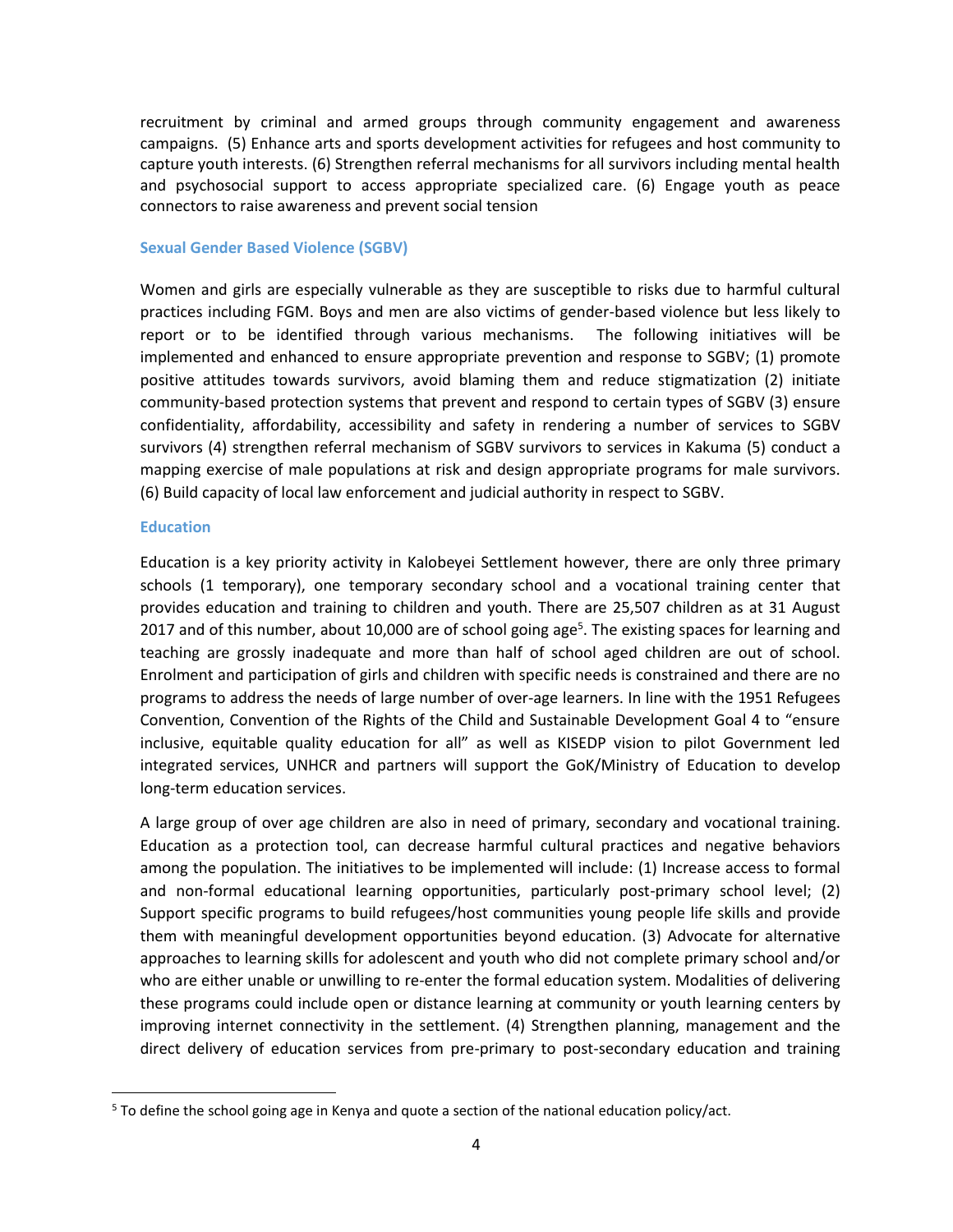through building capacity, addressing constraints to more equitable access and developing effective approaches to teacher management and development and to quality assurance at every level.(5) The needs of disadvantaged groups including girls, the disabled, UASC, children of nomadic host families and those with heightened protection risks will be prioritized for special attention and their education needs met. (6) Community based education initiatives and greater community involvement in management of schools will be promoted as this will help to drive up ownership, quality and relevance to community needs even further (7) Advocating learning of mother tongue and awareness on local culture among refugee children through extracurricular activities.

### **Objective 2: More refugees receive Legal Aid**

At the current time, there is permanent judicial presence in Kakuma serving the area, Kalobeyei and its environs. The capacity to deliver timely judgements on a large number of cases both civil and criminal within the jurisdiction is limited. With the integration of refugees and host community, the need for legal aid and systems is likely to rise. There is need to advocate for increased judicial presence and legal assistance in Kalobeyei to avoid delays to dispute resolutions, court hearings and delivery of judgements as this is a crucial intervention measure for particularly sensitive and urgent cases.

The activities that will be undertaken may include:

- Work in partnership with the national and county authorities, service providers and protection actors to respond to the urgent requests for legal assistance;
- Provide business-related legal advice and law related services including financial, administration and operational advice and counsel
- Advocate for increased government judicial presence in Kalobeyei to expedite court cases concerning criminal and civil suits;
- Promote legal advocacy clinics around Kalobeyei to raise community awareness on access to justice, the legal system and due processes;
- Enhancing awareness amongst the refugee and host community on the difference between formal justice systems and alternative dispute resolutions;
- Build capacity of protection agents (CPPT, community leaders, youth & women leaders, teachers, religious leaders, humanitarian actors, government) in identifying refugees with heightened protection risks and issues and provide information on available and accessible legal support ;
- Advocate for the determination of legal status to safeguard against possible deportation, detention and statelessness;
- Strengthen referral mechanisms for refugees requiring legal representation and/or legal advice.

### **Objective 3: Civil registration and documentation services are available and accessible to refugees**

Issuance of civil documents to persons of concern in Kalobeyei is done through the Department of Civil Registration in Lodwar town, Turkana County. The primary documents provided by the government to refugees include birth, death, marriage and divorce certificates. Birth registration by national authorities is legal proof of a child's existence at birth and a legal basis for establishing of a child acquired nationality by descent. UNHCR successfully deployed birth registration and documentation as part of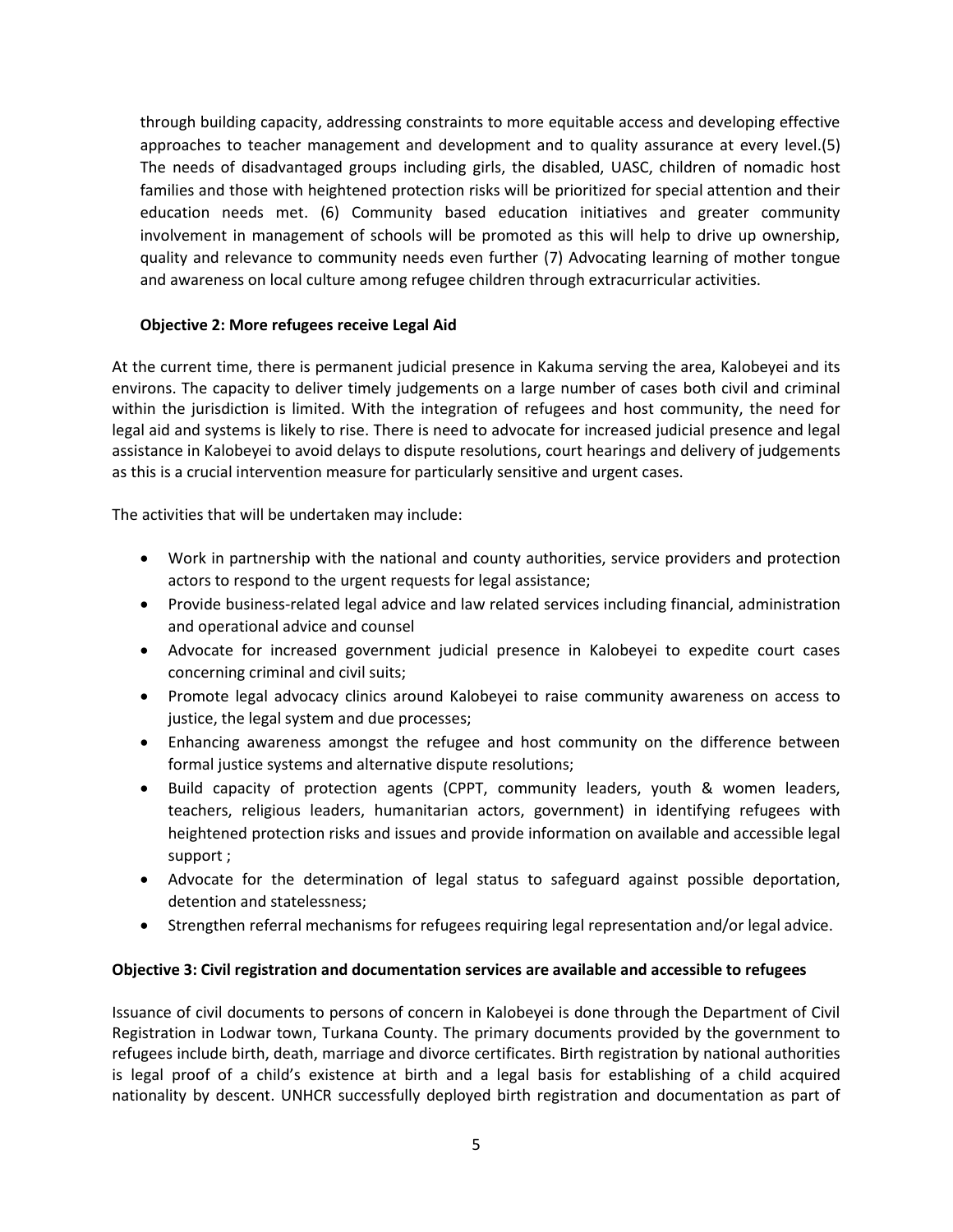measures to reduce and prevent statelessness amongst children of concern born in Kalobeyei. Without these documents persons of concern may lack access to social services and children may be rendered stateless. Other documents issued to refugees by the Refugee Affairs Secretariat (RAS) may include: refugee identity cards, asylum seeker pass, proof of registration, minor pass and refugee status decision letters. Due to competing work demands for the Civil Registrar Officer in Lodwar whose jurisdiction covers the entire Turkana County, challenges continue to be faced in ensuring efficient civil registration and documentation for persons of concern.

The activities that will be undertaken may include:

- Support verification exercise and continuous registration in line with international standards so that the individual details are up to date for all refugees (birth registration, deaths, repatriation, resettled or relocated and spontaneous departures);
- Advocate for the issuance of refugee status determination documents by Government of Kenya (RAS) to allow for refugees to obtain identification cards;
- Advocate for the Civil Registrar Officer presence in Kalobeyei to expedite issuance of birth, marriage and death registration processes;
- Enhance advocacy and awareness amongst health community workers and parents/caregivers on birth and death notification and registration;
- Conduct a survey on children born of one Kenyan parent and mixed marriages whereby one spouse is Kenyan
- Strengthen the capacity of RAS to ensure documentation at all stages of the process to prevent risks of *refoulement*, freedom of movement and detention including movement passes;
- Undertake continuous identification of persons without proper document and refer them to the appropriate service providers

### **Objective 4: Improve data and information management to inform responses.**

All stakeholders including government actors, civil society and humanitarian actors will work in partnership to advocate for policy and legal reforms to enhance integrated approach, improved knowledge, data and greater resources needed to protect refugees. Comprehensive assessments on protection needs and responses including the specific needs of boys, women and girls, adolescents and youth should be improved through a community-driven, agency-supported collaborative protection monitoring tool that can be developed within UNHCR.

### **Strategic Approaches**

### **Partnerships and Collaboration**

Securing enduring relationships with the national and county governments, humanitarian and development actors, community-based organizations, co-operatives, private enterprises established by or jointly by refugees and host community members.